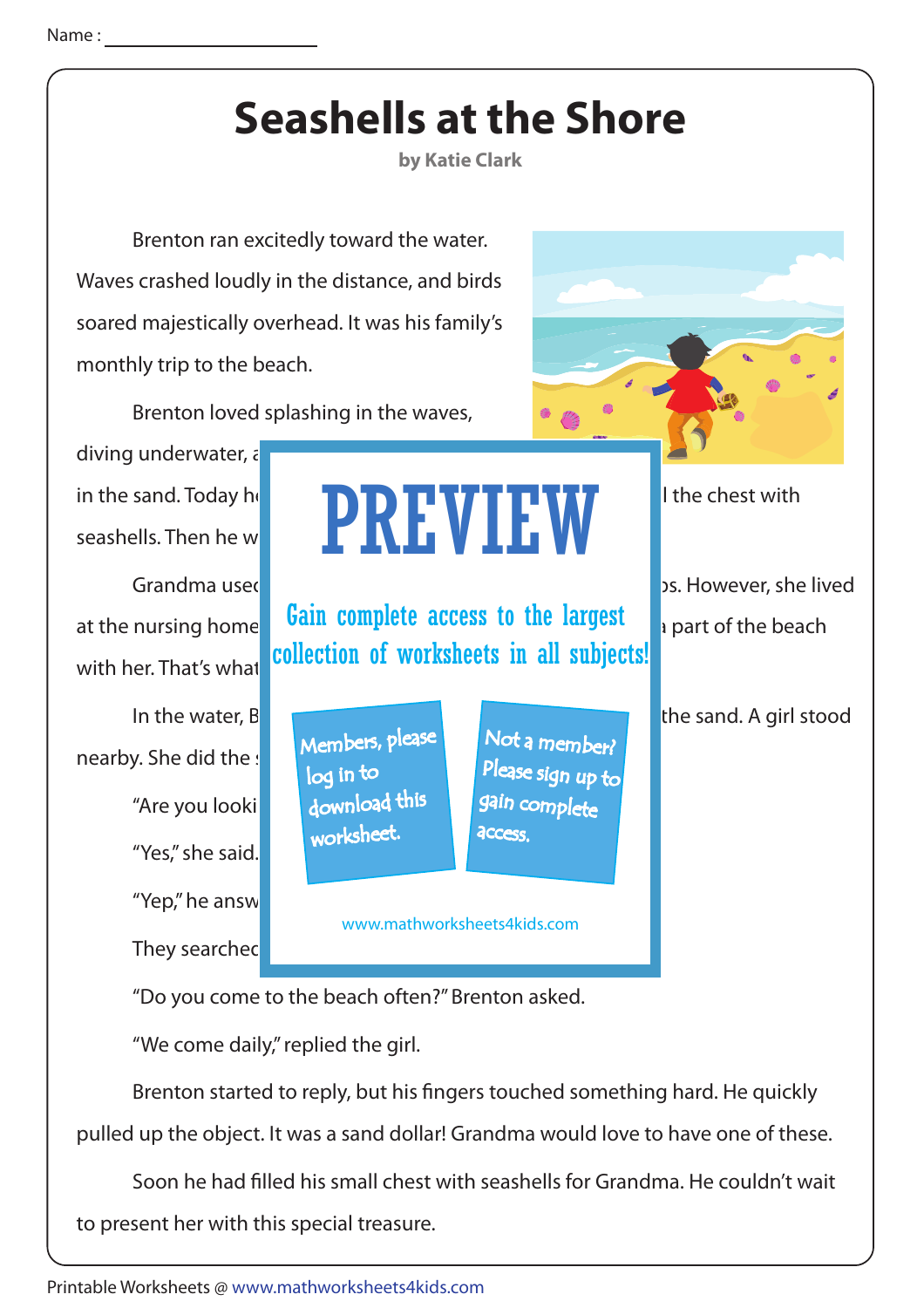|    | What did Brentc                                              | <b>PREVIEW</b><br>Gain complete access to the largest<br>collection of worksheets in all subjects!                            |             |
|----|--------------------------------------------------------------|-------------------------------------------------------------------------------------------------------------------------------|-------------|
| 3) | Which of the fol<br>his endless<br>a)<br>b)<br>his strong lo | Not a member?<br>Members, please<br>Please sign up to<br>log in to<br>download this<br>gain complete<br>worksheet.<br>access. | i the most? |
| 4) | his great lov<br>$\mathsf{C}$                                | www.mathworksheets4kids.com<br>What was the special treasure that Brenton was taking back for his grandmother?                | <b>ippy</b> |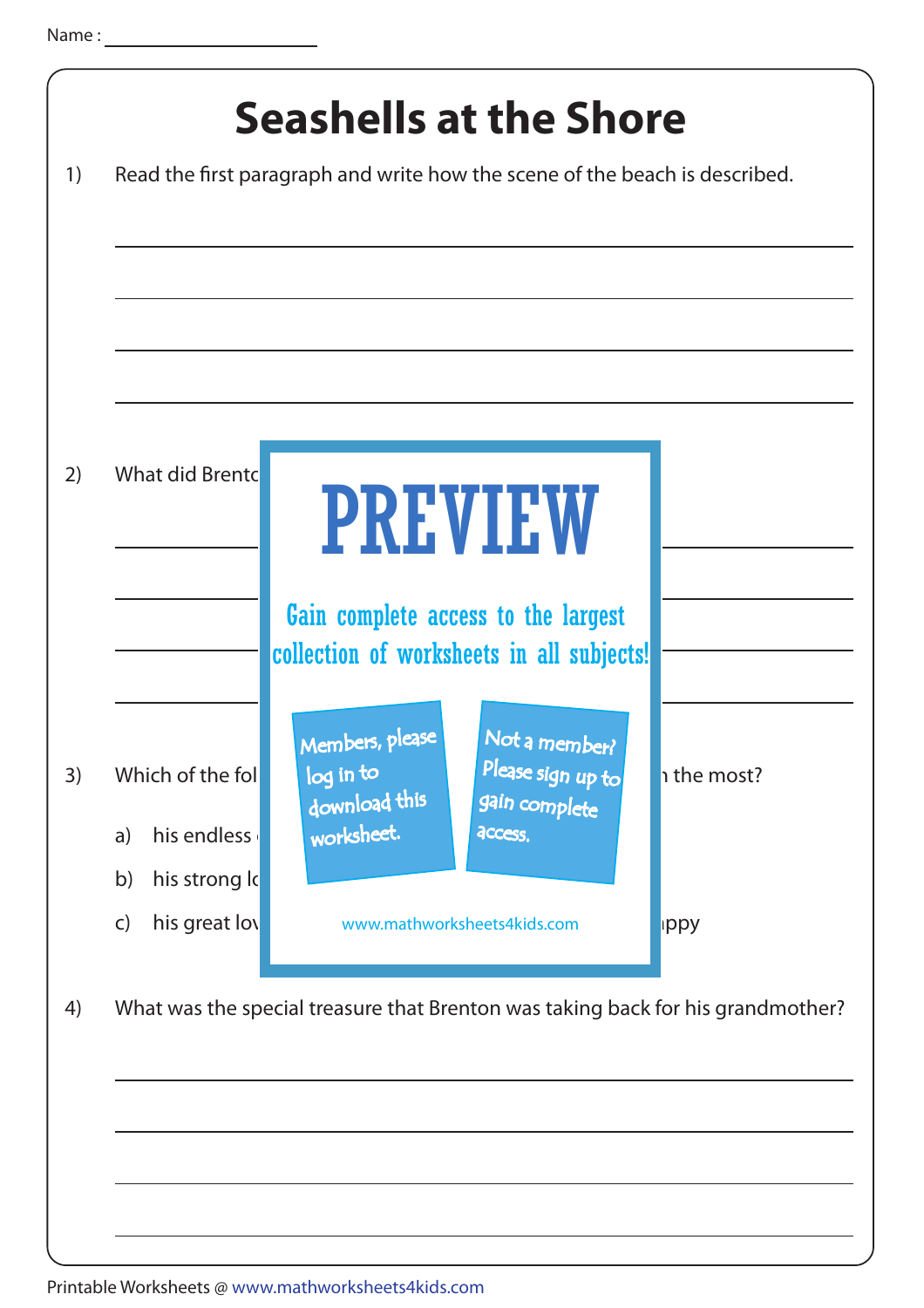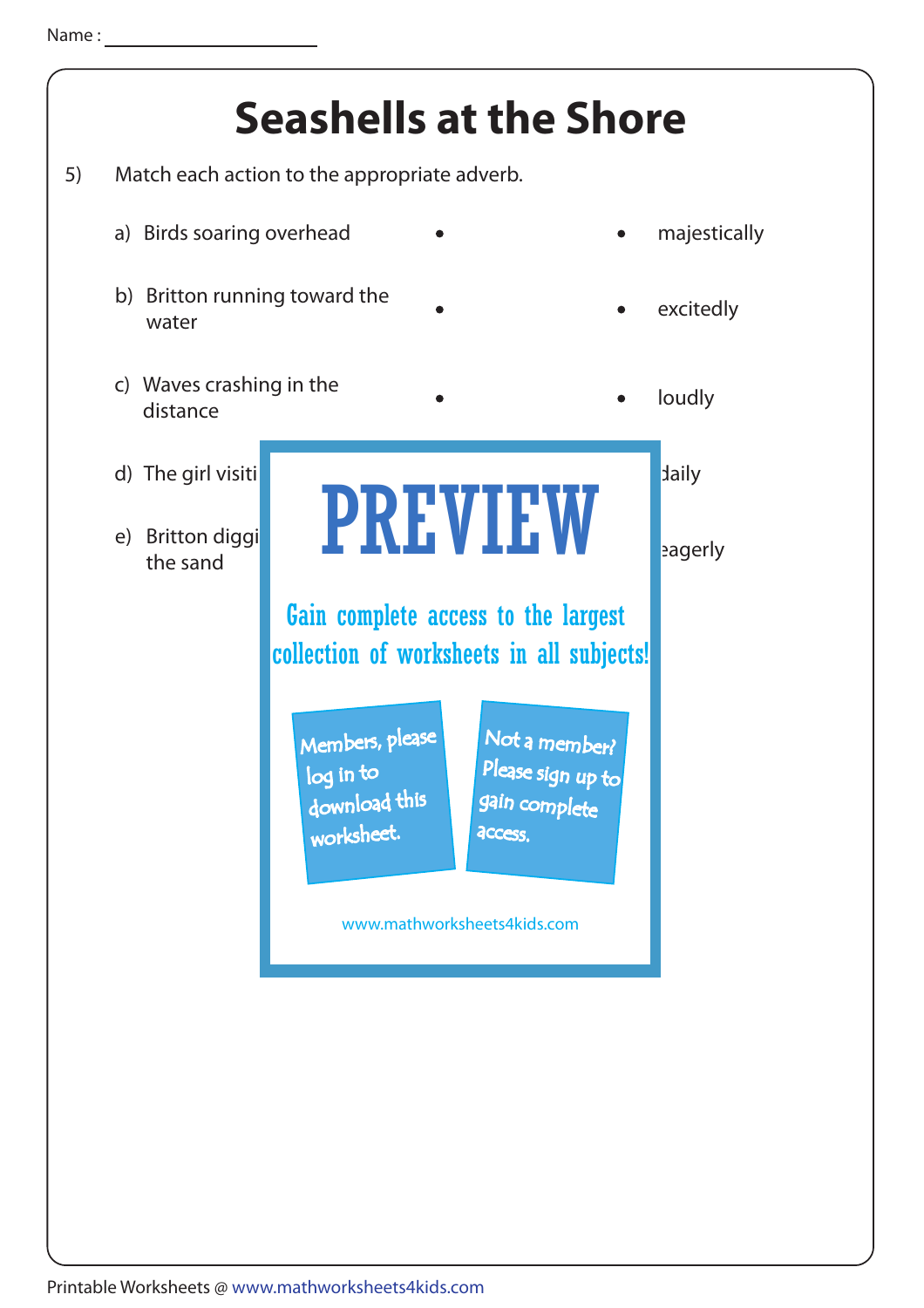| What did Brentc<br><b>Brenton loved</b>          | <b>PREVIEW</b>                                                                                                                | r, and digging for |
|--------------------------------------------------|-------------------------------------------------------------------------------------------------------------------------------|--------------------|
| shells in the sa                                 | Gain complete access to the largest<br>collection of worksheets in all subjects!                                              |                    |
| Which of the fol<br>his endless<br>a)            | Members, please<br>Not a member?<br>Please sign up to<br>log in to<br>download this<br>gain complete<br>worksheet.<br>access. | ו the most?        |
| his strong lo<br>b)<br>$\sqrt{\ }$ his great lov | www.mathworksheets4kids.com                                                                                                   | ippy               |
|                                                  | What was the special treasure that Brenton was taking back for his grandmother?                                               |                    |